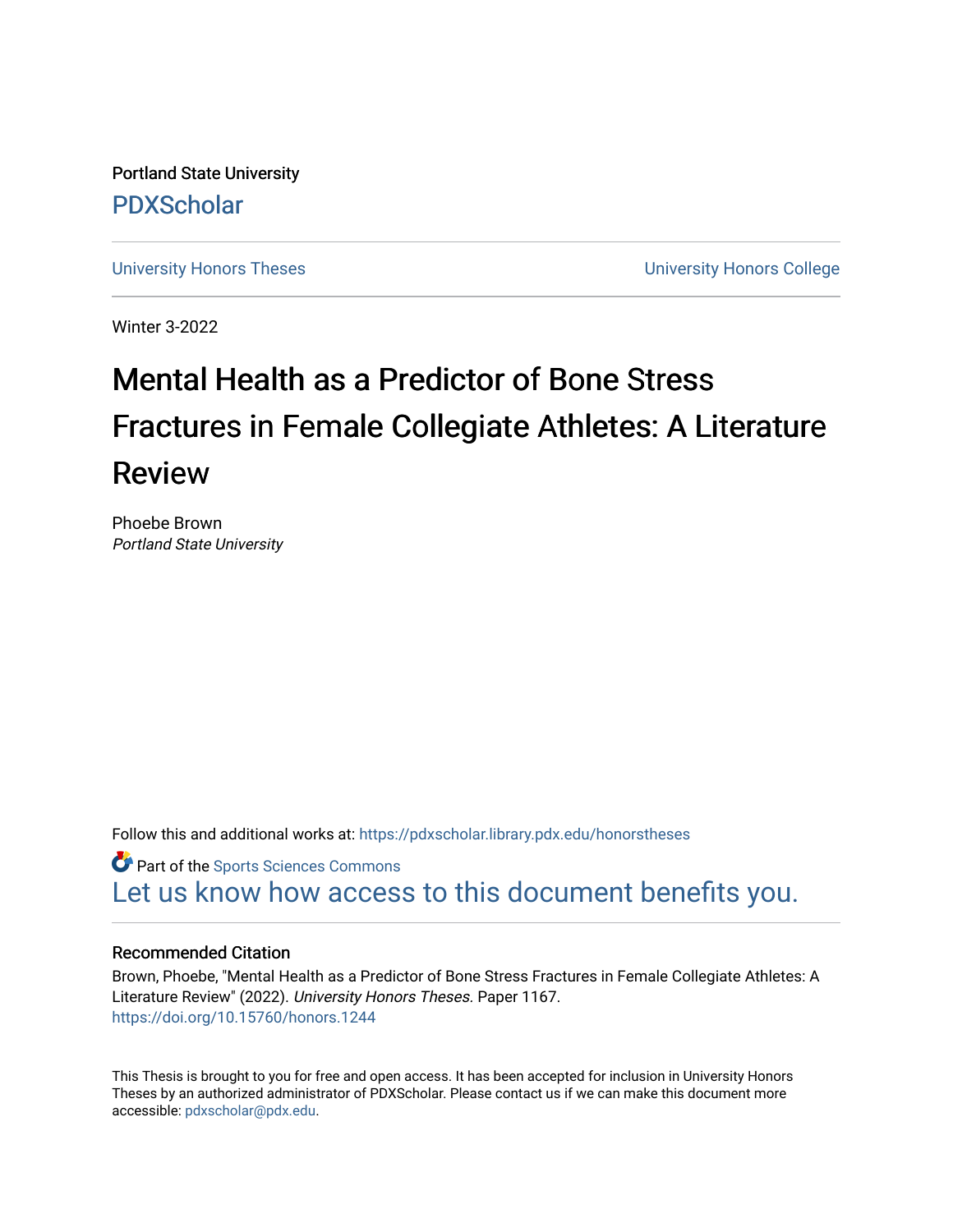Mental Health as a Predictor of Bone Stress Fractures in Female Collegiate Athletes - A

Literature Review

by:

Phoebe Brown

An undergraduate thesis submitted in partial fulfillment of the

requirements for the degree of

Bachelor of Science

In

University Honors

And

Pre-Clinical Health Sciences

Thesis Advisor

Kyle Nelson, MPH, ATC, CKTI

Portland State University

2022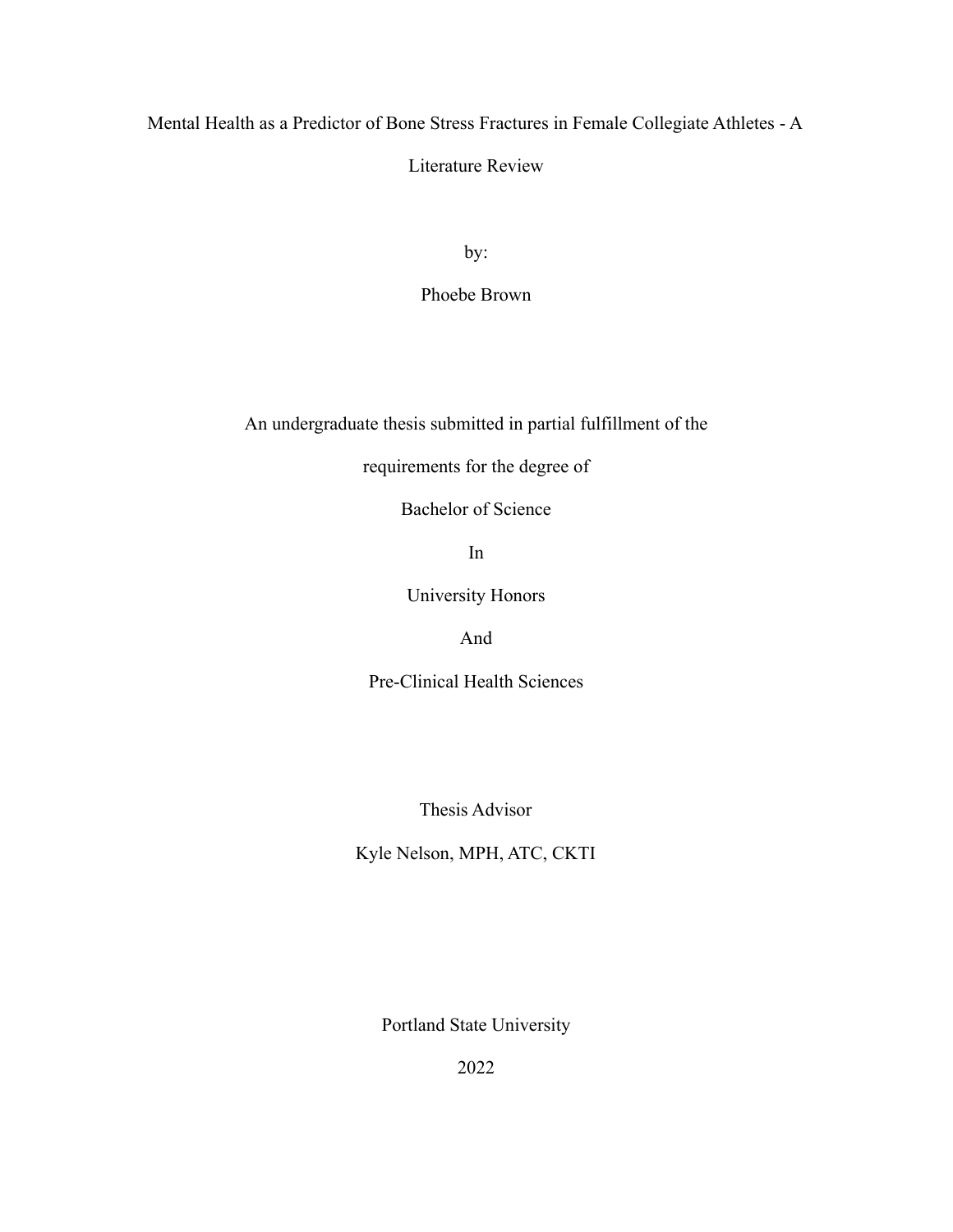# **Author's Note**

Throughout this thesis, there are gender and sex terms used to describe specific populations. For clarity, the terms "female" and "woman" are used to indicate those persons assigned female at birth. However, I have used the term "female" instead of "woman" wherever possible as to avoid exclusion of those athletes who identify as women and were assigned male at birth. Also, there may be athletes on mens' athletics teams that were assigned female at birth, and the research below can be useful to them as well. Non-binary and intersex athletes are also not addressed, but the information on mental and physical health also applies to them. Gender, sex, and pronouns should be respected in every space, including the athletic and medical communities. I acknowledge that these terms are inherently inadequate and must be improved upon by our scientific community.

#### **Introduction**

Collegiate athletes are told that injury comes with sport. It is expected that every athlete will experience an injury at least once during their collegiate career, but should that be true of stress fractures?

A stress fracture is a small crack in the bone caused by repeated impact or mechanical loading, such as running long distances or large amounts of jumping. This thesis will focus on female athletes because they disproportionately experience stress fractures. While male athletes have considerable rates of stress fractures compared to the general population, female athletes have double the rates of males depending on sport comparison. For example, male athletes in track and distance running have higher rates of stress fractures than male athletes in other sports. However, female athletes still have higher rates across all sports. In the NCAA, 20% of female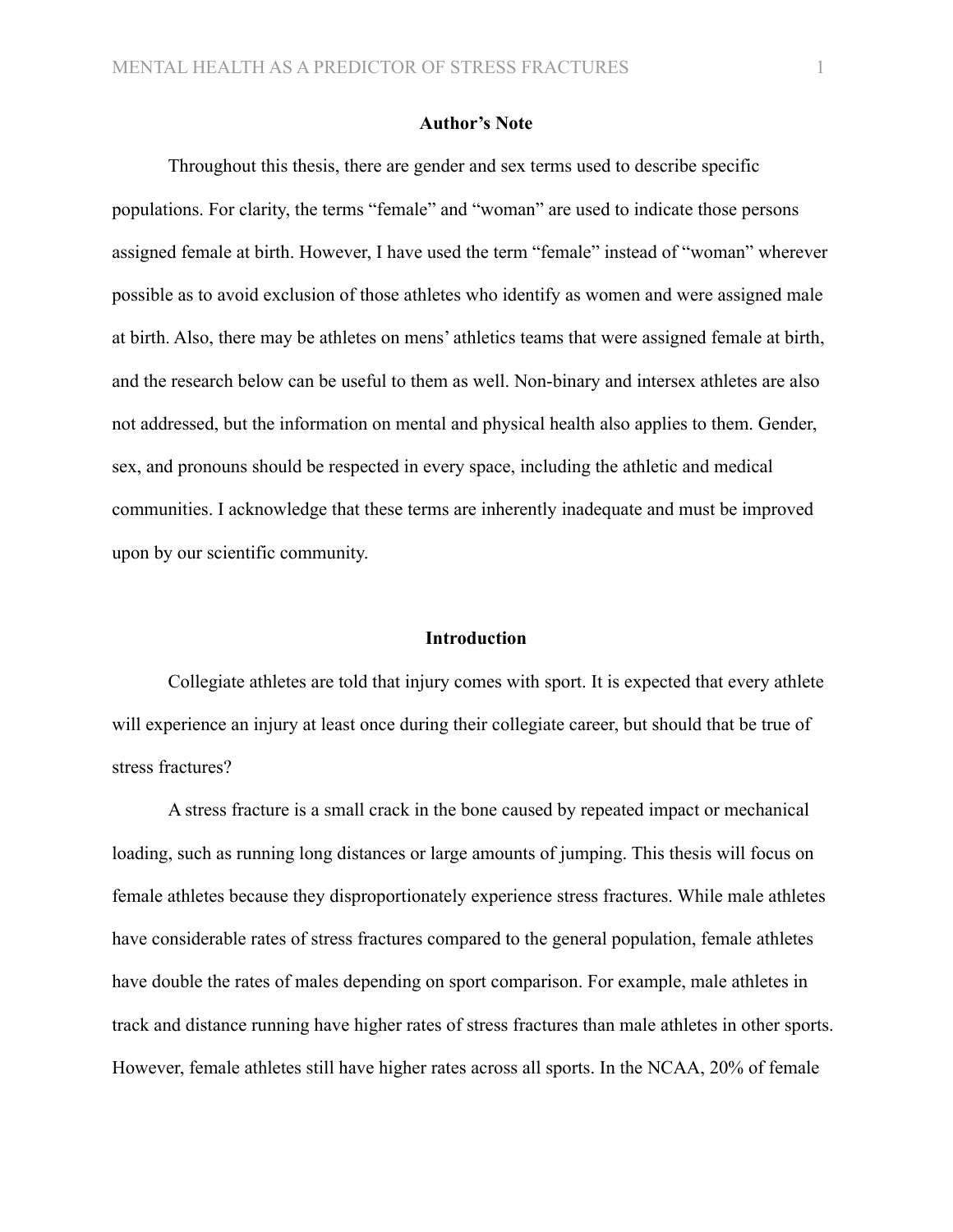athletes get stress fractures annually (Rizzone et al., 2017). This means that 1 in 5 female athletes will sustain a stress fracture every year, which is an extremely high number considering that stress fractures are capable of negatively impacting entire seasons, college experiences, and quality of life.

This percentage is not acceptable because stress fractures are preventable. So how do they happen? Factors such as nutrition, bone health, menstrual health, and training intensity have all been documented scape-goats for stress fracture occurrence. While these factors will be accounted for in this thesis, another major contributor has been brushed under the rug, left to be dealt with last: mental health.

This thesis will investigate the impact mental health has on preventing and contributing to stress fractures in collegiate athletes. Throughout this literature review, strategies for protecting the holistic health of female athletes will also be explored. After all, when a physical injury is diagnosed and treated it heals much faster than if it is continued to be put under the stressors of vigorous training and competition. Should we not approach mental health in the same way?

We will dive into these various contributing factors of stress fractures and how they are impacted by mental health. While all of these factors are important parts of health, they stop short of representing the whole athlete by excluding and diminishing the impacts of mental health.

#### **I. RED-S and the Female Athlete Triad**

A factor of stress fracture rates only recently addressed is energy availability (EA). Low EA occurs when energy intake is lower than energy output, and has only just begun to be studied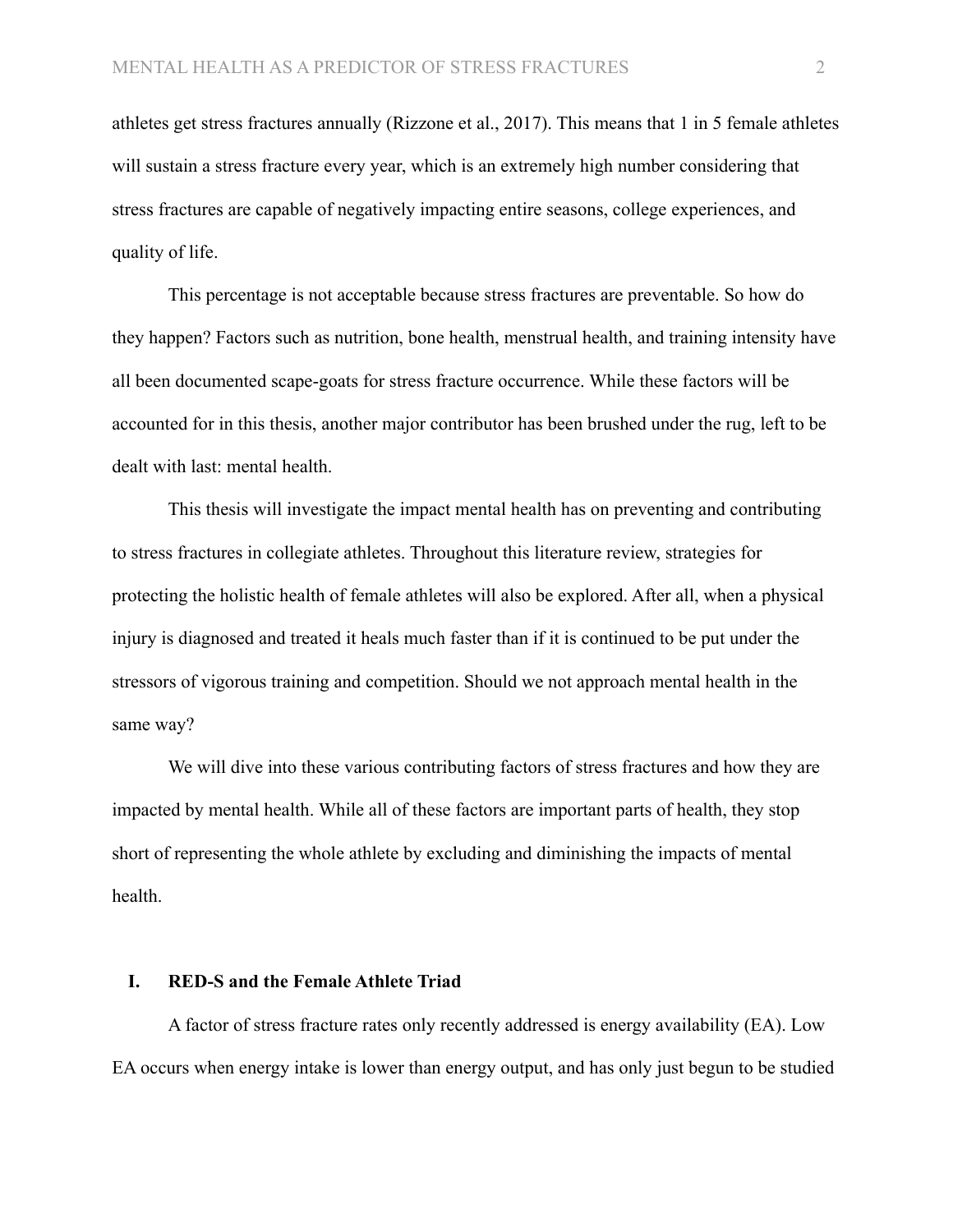as a factor of health in athletes within the last 30 years. Symptoms differ from person to person, but generally include drowsiness, irritability, concentration difficulties, depressive episodes, and higher anxiety and stress levels. Previously thought to solely be a side effect of intense training, EA has been misdiagnosed for decades. Many athletes will often conceal when they are feeling tired in order to maintain a "tough" demeanor. Also, due to its subjectivity, EA is difficult to measure. However, a few definitions and screening tools have been developed to identify EA.

Relative Energy Deficiency in Sport (RED-S) is defined as affecting any athlete (male or female) and is characterized by low EA due to a caloric deficit (Mountjoy et al., 2014). RED-S is a large predictor of stress fractures because it is most often developed due to insufficient fueling and recovery, which are necessary for bone health (Mountjoy et al., 2014). Athletes can be screened for RED-S via survey or self-report fatigue levels on a weekly basis to their coaches and/or sports medical staff.

The Female Athlete Triad (FAT) is a combination of amenorrhea, low EA, and osteoporosis, although some would add disordered eating (Barrack et al., 2014). Amenorrhea is the loss of menses, or irregular menstrual cycles. It can be triggered by insufficient fueling and stress. Osteoporosis is a condition in which bones become brittle and weak because the bone tissues are not being replaced. Osteoporosis will be covered in more detail in Section IV (see below).

Disordered eating was originally one of the triad, but was "updated to low EA with or without an eating disorder" in 2007 (Nose-Ogura et al., 2018, pp. 1007-1008). This expands the triad to include those athletes who may not have an eating disorder, but who are experiencing low EA. Eating disorders or disordered eating are usually experienced along with RED-S, which supports the theory that mental health is the first factor to evaluate when an athlete reports low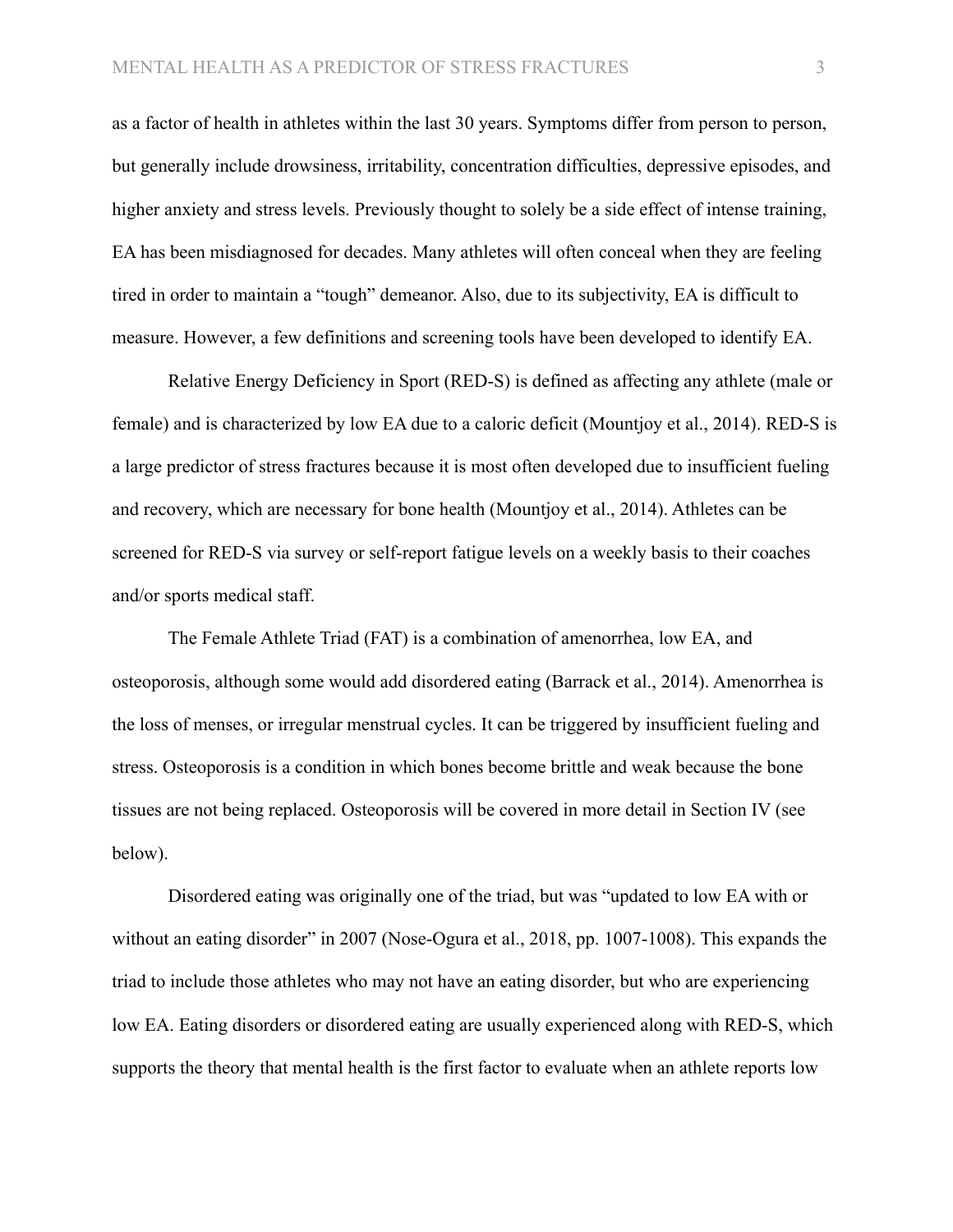EA or even a stress fracture. Also, low EA could be misdiagnosed as, or a comorbidity of, anxiety and depression. This makes screening for low EA critical in mental health support for an athlete.

Insufficient fueling and over-training both contribute to amenorrhea, which has been reported to be much higher in female athletes than in the general population of women (Nose-Ogura et al., 2018). Amenorrhea is a dangerous illness to experience repeatedly or for an extended amount of time as it can lead to anovulation, infertility, osteoporosis, and osteopenia. Also, people suffering from amenorrhea "present significantly higher [rates of] depression and anxiety and also sexual problems" compared to healthy people (Meczekalski et al., 2014, p. 1054). Amenorrhea may also introduce anxiety and "an altered perception of self-normalcy" (Mountjoy et al., 2014, p. 92). As with low EA, if an athlete is experiencing amenorrhea, they need to be screened for both depression and anxiety.

In the past, oral contraceptive pills (OCPs) have been prescribed to athletes experiencing amenorrhea. However, the use of OCPs for those athletes experiencing amenorrhea has become controversial (Chen et al., 2013). While OCPs normalize menses, they also obscure the body's ability to create a menstrual cycle organically. This means that if an athlete is taking OCPs they will most likely experience regular menses, even if their body is not able to support a regular cycle. As amenorrhea is one of the first signs of insufficient fueling, a cycle supported by OCPs may conceal an undernourished athlete. Athletes taking OCPs should have their bloodwork and caloric intake checked in order to assess menstrual health.

Athletes should also be screened for both RED-S and FAT regularly so as to avoid creating a large caloric deficit and protect against future injury and osteoporosis (Javed et al., 2013). Koltun et al. compared assessment tools for both RED-S and FAT (2019). These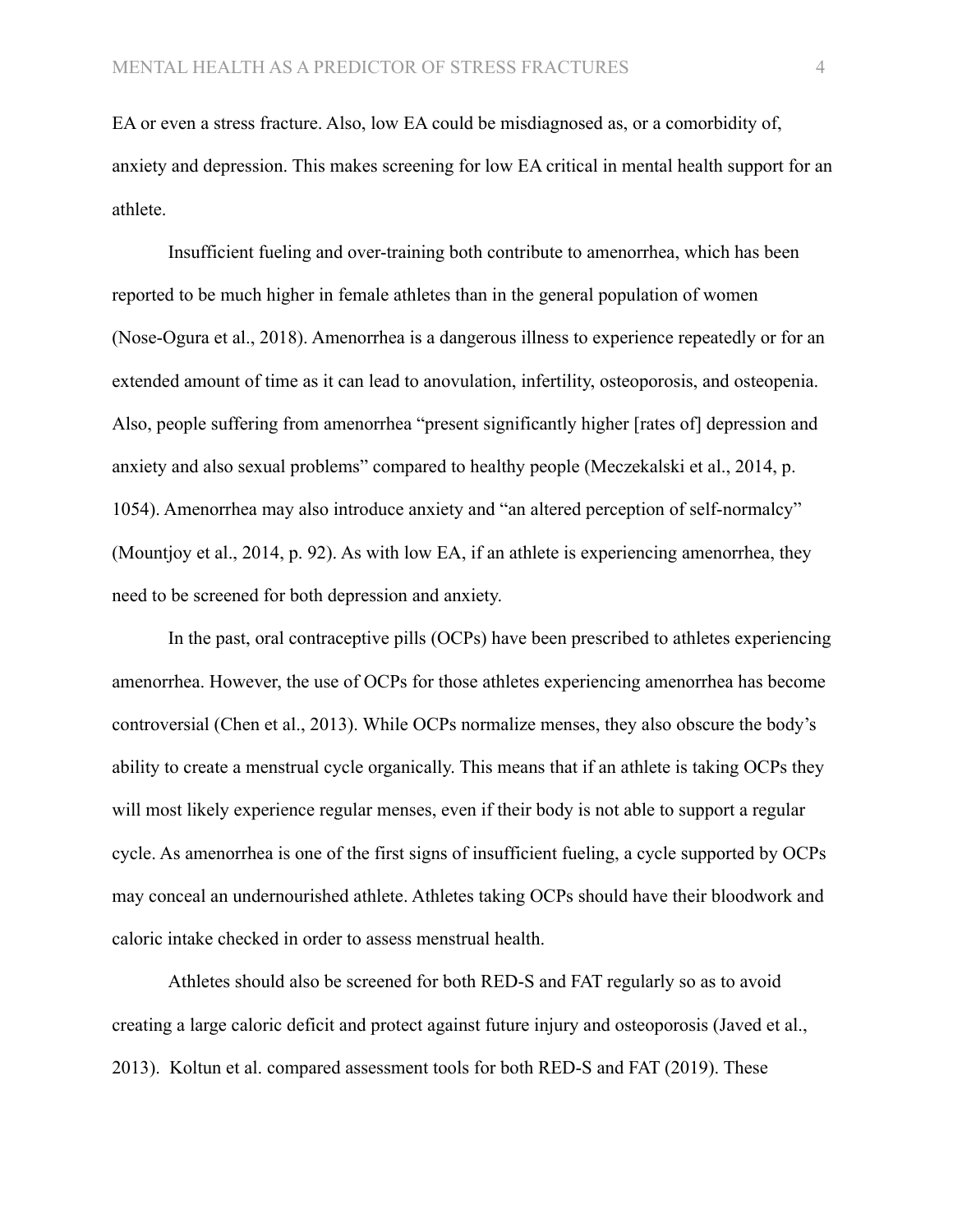assessment tools had a variety of items they screened for, including 2 disordered eating questionnaires. The results showed that more athletes were in need of increased surveillance after using the FAT assessment than those who used the RED-S assessment. This infers that using an assessment based on triad symptoms may be more effective at detecting a wider range of potential at-risk athletes than a RED-S-based assessment. Unfortunately, assessments are not a regular practice in the majority of university athletic departments (Kroshus, 2016).

#### **II. Nutrition and Disordered Eating**

Nutrition and proper fueling are key to athletic performance. This is a well known, well studied fact. Unfortunately, nutrition in athletes is plagued by disordered eating, clinical eating disorders, and misinformation, especially pertaining to female nutritional needs.

If a female athlete is not recovering properly through adequate fueling and nutrition, glycogen stores will not be replenished (Manore et al., 2007). This means that the athlete will most likely experience low energy and amenorrhea.

Disordered eating (DE) is a continuum, ranging from mismanaging a seemingly healthy diet, to clinical eating disorders (EDs). DE can be accidental, periodic, or a stand-alone event, and can be addressed by a nutritionist. DE is an underlying factor for RED-S, but does not immediately predict an ED, as DE "may occur without such a psychological overlay" (Mountjoy et al., 2014, p. 92). EDs are much more serious and need to be addressed by a mental healthcare professional as EDs can be life-long illnesses that need to be managed with therapy. It's very important to know which one an athlete is experiencing, however it is difficult for an unqualified person (coach, some athletic trainers, teammates, friends, family members) to tell the difference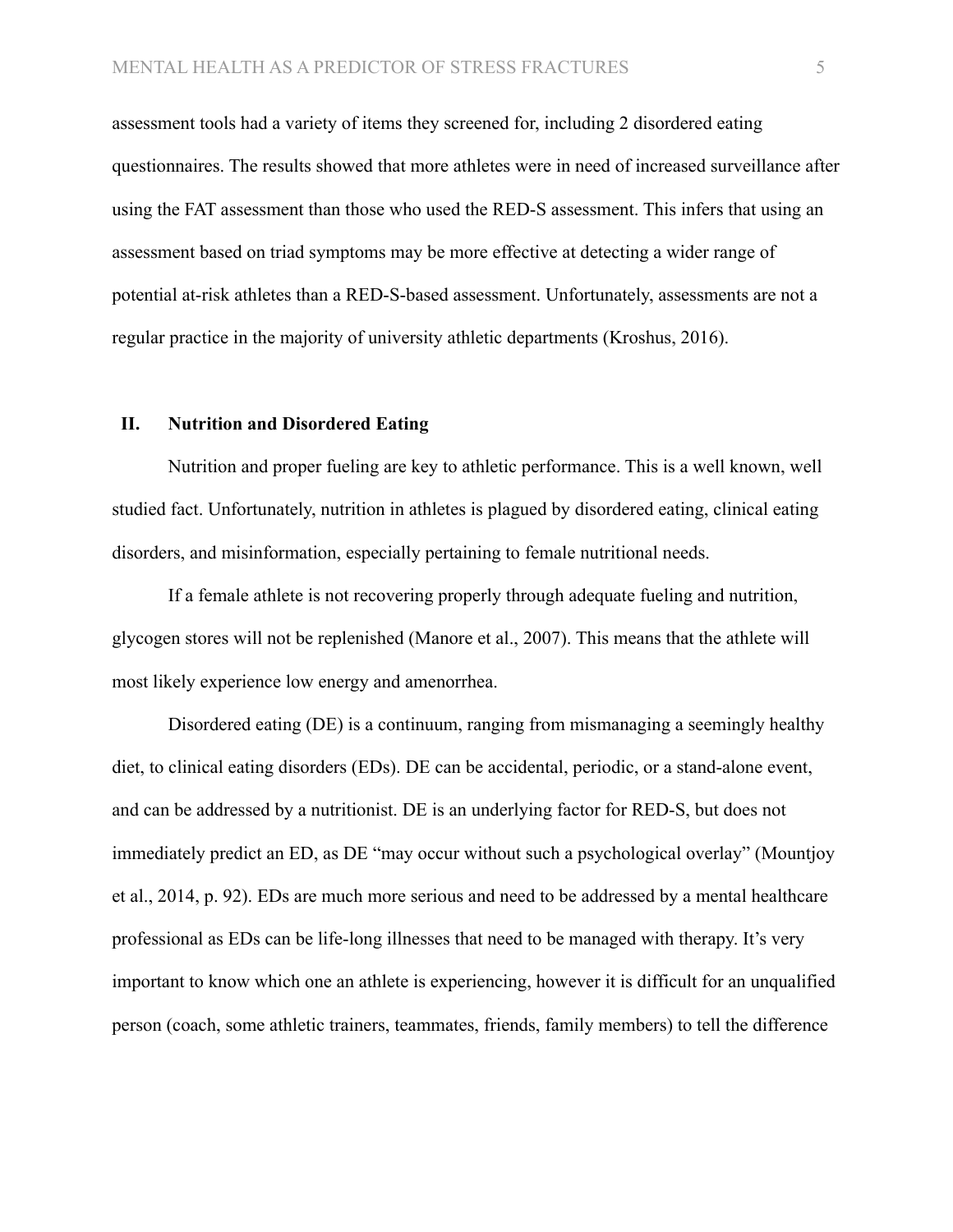between EDs and DE. Although this is not a conversation heard very often amongst athletes, DE affects about 20% of adult female elite athletes (Mountjoy et al., 2014).

If an athlete is underfueling, both their macronutrients and their micronutrients will be under the recommended value (Manore et al., 2007). Both are essential for bone health and formation. Athletes are under pressure to look "athletically capable" and this adds stress to decisions around fueling. However, it is nearly impossible for athletes to overfuel due to the amount of calories they burn every day for extended periods of time. For example, long distance runners are generally faster when they are lighter, but there is a unique, individual ratio of lightness to speed (race weight) for every athlete that will differ from every other athlete. Fueling decisions that are influenced by the race weights of other athletes can lead to unhealthy dieting and weight loss that results in underfueling.

Unfortunately, runners who are thinner have historically been assumed to be faster than heavier set runners based on body composition alone, and this belief has led to many eating disorders in collegiate runners who are afraid to gain weight. However, it is difficult for a runner who is burning calories every day to overfuel. This is a facet of the stress fracture epidemic that needs to be addressed with athletes: they are not going to lose fitness by properly fueling, and gaining weight in a healthy way will not make them perform poorer. This type of misinformation is not just spread within athletics, but in Western society as a whole. This leads to exposure of negative self-image from multiple sources (social media, advertisements, social environments, relationships, etc.,).

Historically, coaches in some sports (including those with the highest rates of stress fractures) have mandated competition weights for their athletes. These weights are not prescribed by medical professionals, but by the coaches themselves. This means that if the athlete did not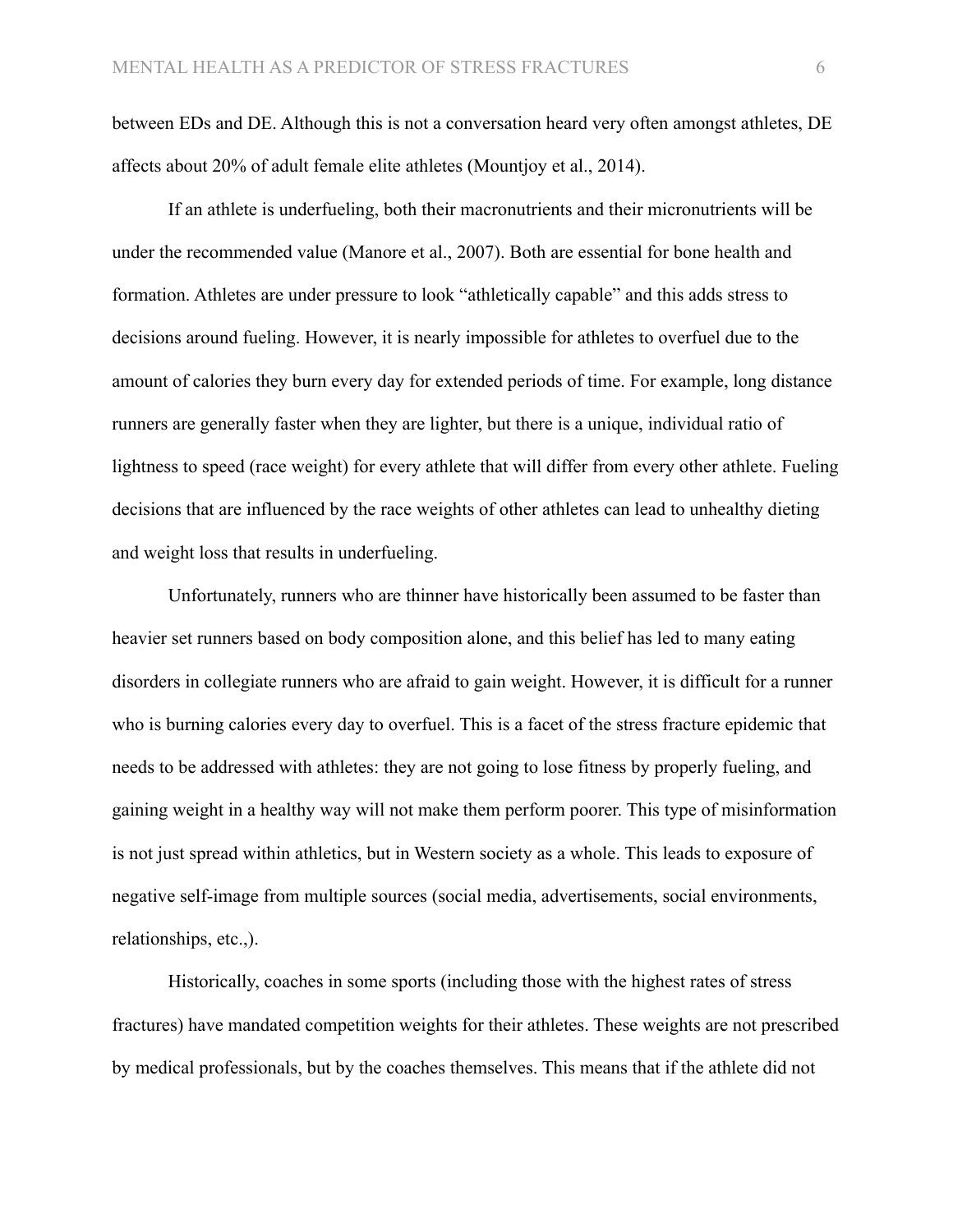obtain their race weight before competition, they were excluded from participation or even punished in some other way. For example, in 2021 six female athletes from the University of Oregon track and field team came forward to share their experiences with the program (Goe, 2021). They stated that their coach tracked their body-fat percentages, and that the approach the program takes toward weight and body image put them at a higher risk of developing eating disorders. Members of the team reported starving themselves before their scans because they were so afraid of reporting a "high" body-fat percentage. If they repeatedly got a high percentage, they were required to do additional cross training, and their teammates knew why. The team did have nutritionists, but the women who came forward said that the nutritionist provided by their program was recommending that they have lower body-fat percentages than the recommended range of 14-20%. The article concludes that while "body weight and body fat percentage do factor into athletic performance […] several sports psychologists see red flags in approaches such as the one Oregon uses, particularly with women college athletes" (Goe, 2021, para. 83). These practices have not been monitored or penalized by higher powers (i.e. NCAA), and enforcement of race weights by coaches are still occurring within universities.

#### **III. Stress Fracture Rates Depending on Sport**

Stress fracture rates differ depending on sport type as well as sex. Female athletes have almost two times higher rates of stress fractures than male athletes (Rizzone et al., 2017). In comparison to repetitive, low impact loading sports, such as long distance running, "high-impact or odd-impact loading (basketball, soccer, gymnastics, volleyball, jumping sports, racket sports, martial arts, step aerobics, speed skating) had higher bone density" (Chen et al., 2013, p. 177).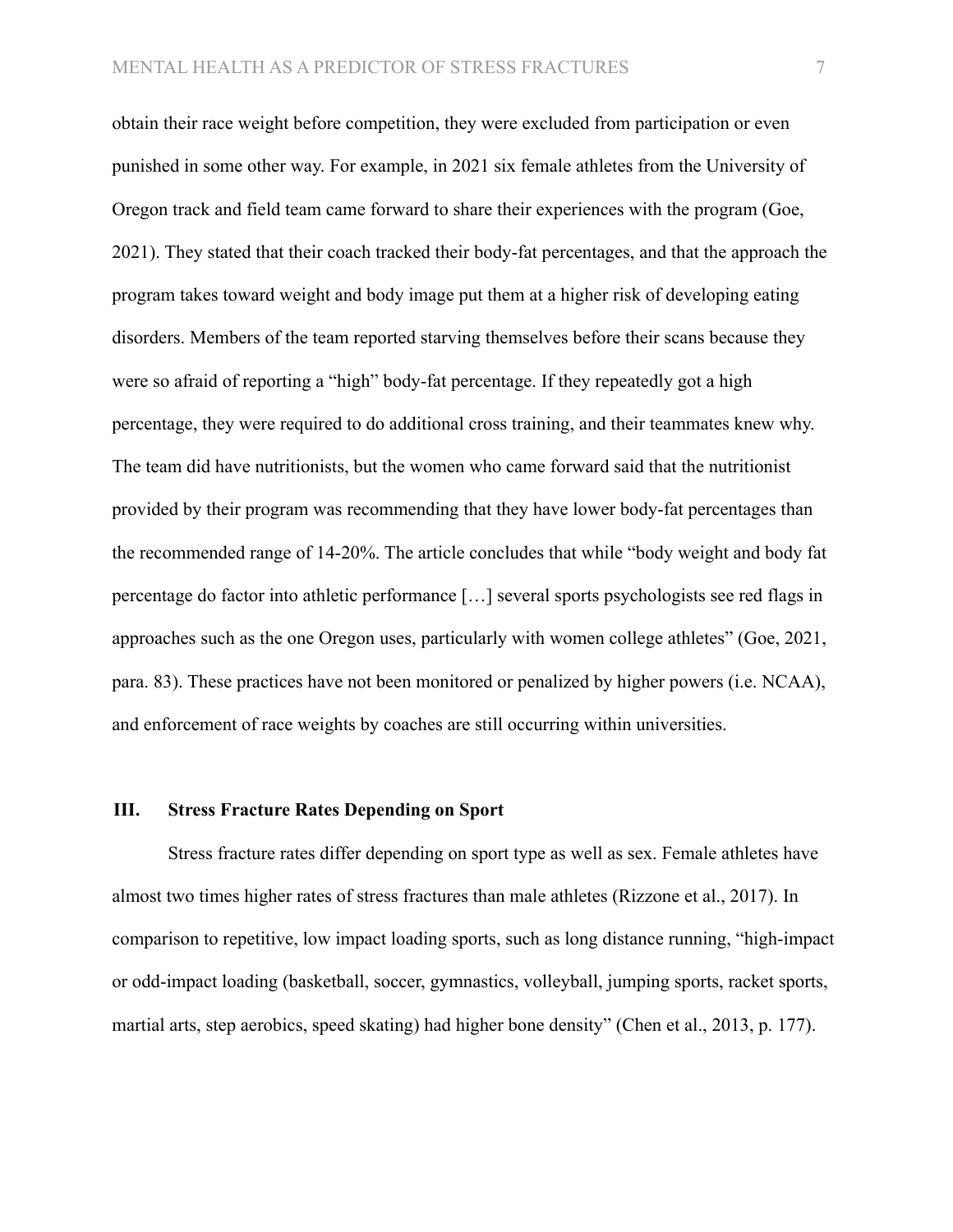The sports with the highest rates of stress fractures are women's cross country, women's gymnastics, and women's outdoor track, in that order (Rizzone et al., 2017). These sports are also highly "aesthetic" or "lean" sports that have a high incidence of eating disorders. The repetitive muskuloskeletal loading, in addition to higher rates of EDs and body dysmorphia put "aesthetic" sports at a higher risk for stress fractures.

In surveys from 2012, only "a third of athletes could identify the relationship between menstrual dysfunction and poor bone health", almost half of athletes think that amenorrhea is normal, "particularly in lean sports", and "22% of lean sports athletes report that they would not seek treatment for amenorrhea, compared with 3.2% of athletes participating in nonlean sports" (Javed et al., 2013, p. 1000). Through education on nutritional needs and fostering an environment of body acceptance, athletes will be better equipped to manage their fueling. Additionally, sport type and social norms within each sport type need to be addressed.

#### **IV. Bone Health**

While a healthy balance between exercise and nutrition can actually improve bone health, many athletes are on the brink of overtraining and underfueling, leading to low EA, which is "now recognized as an independent factor of poor bone health" (Mountjoy et al., 2014, p. 93).

Low bone mass density (BMD) is characteristic of bone stress fractures. According to Goolsby and Boniquit, "52% of adults older than 50 years have low bone mass at the femoral neck or lumbar spine" (p. 110) which are common places for stress fractures in athletes (2017). Around the age of 25, bones have grown as much as they are going to grow, so it is vital that collegiate athletes' bones are protected. Bone loss in athletes experiencing chronic amenorrhea or low EA may be irreversible (Keen & Drinkwater, 1997). This sets these athletes up for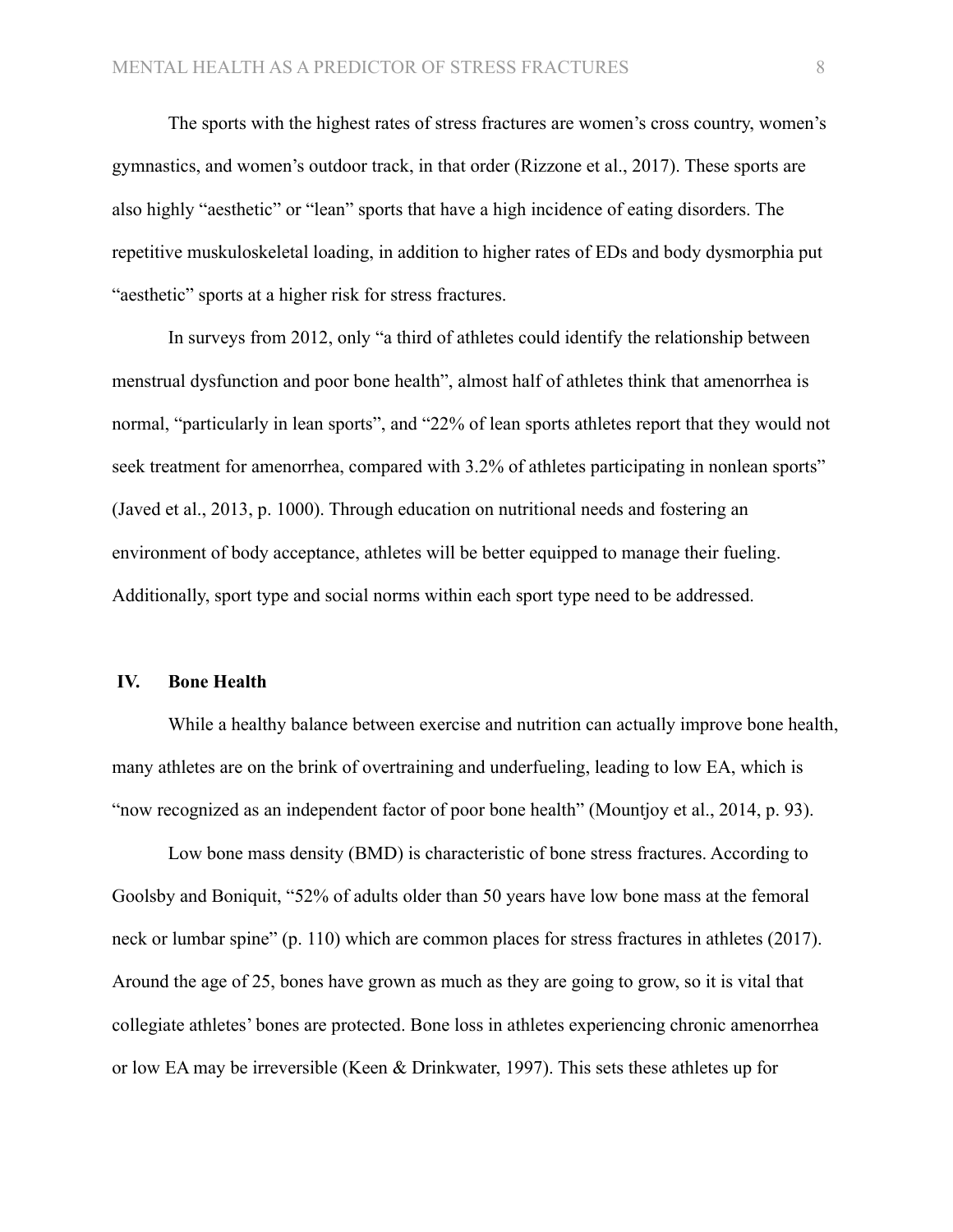increased risk of osteoporosis and increased incidence of serious fractures (i.e. in the hip or femur) later in life.

Around 80% of people with osteoporosis in the United States are women (The Office of Women's Health, 2019). This means that female athletes are more likely to develop osteoporosis than their male counterparts. Osteoporosis can be developed at any age, but is generally seen in older people. Bone health in your twenties affects bone health and mortality rates in your eighties.

Unfortunately, recurrence rates of stress fractures in female athletes are also high. In a study done in 2017, Rizzone et al. found that "22% of stress fractures were recurrent, and 21% resulted in season-ending injuries"(p. 973). The highest proportions of recurrent stress fractures were in the metatarsals, lower back and pelvis, and tibia. Lower back and pelvis fractures are particularly dangerous, and pose an increased risk of major fracturing in later life.

Goolsby and Boniquit found that bone health can be optimized if female athletes are screened for healthy Vitamin D, calcium, ferritin and hormone levels (2017). If bones have access to micronutrients that help them to grow strong and the body is allowed to recover properly, bone mass density can increase. Screening for Vitamin D, calcium and ferritin via blood tests and nutritional surveys should be implemented, especially for female athletes competing in lean sports, or if the athlete has had a history of stress fracture, eating disorders, disordered eating, or amenorrhea.

#### **V. Mental Health**

Mental health in athletes has long been studied in regards to performance-related anxiety, but much fewer studies have been done concerning mental health in injury prevention. However,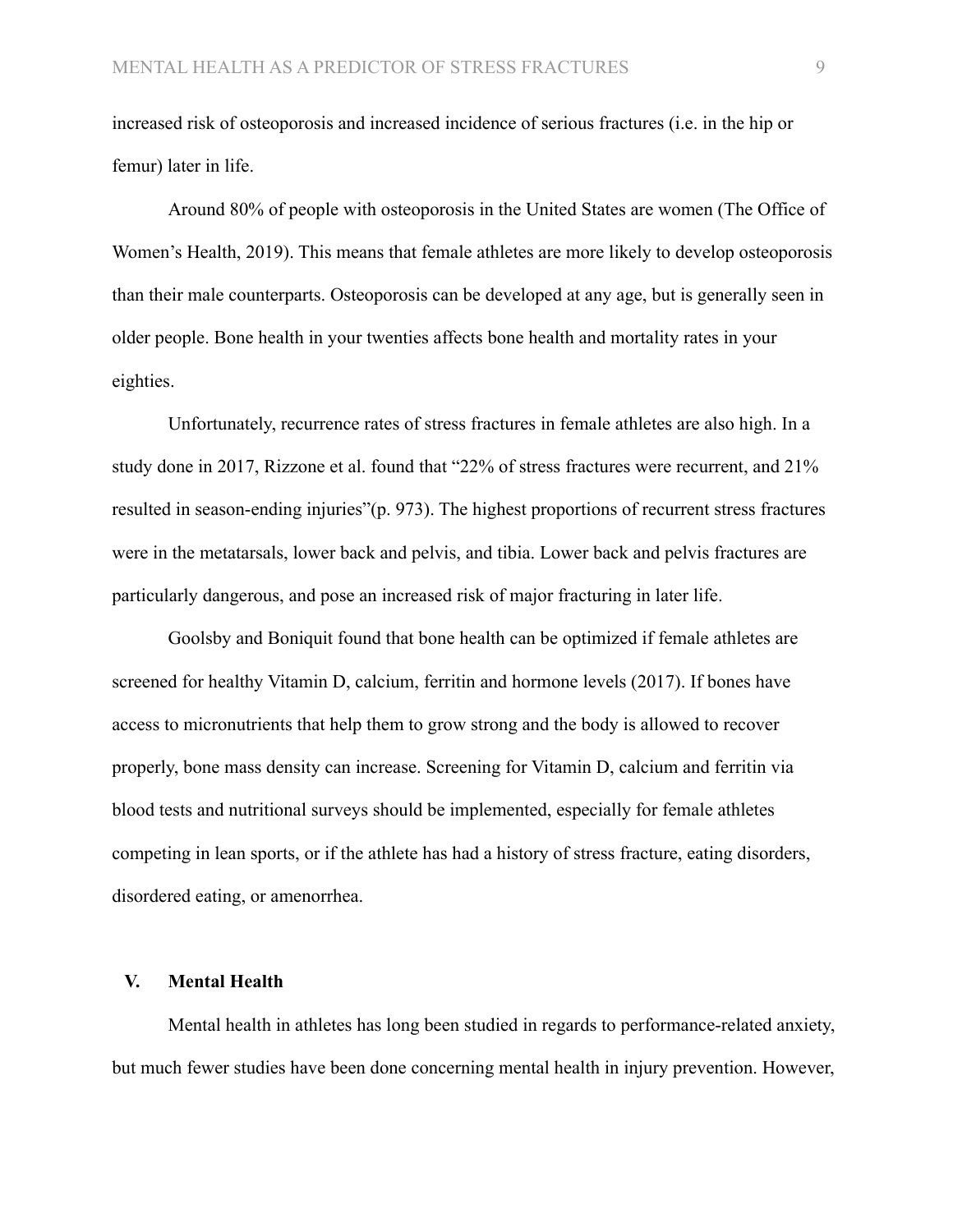we do know that they are linked. Mountjoy et al. found that "psychological stress and/or depression can result in low EA and EDs and can also be a result of low EA" (2014, p. 92). This means that psychological illnesses can either be the cause or the result of RED-S. In order to diagnose and treat a patient, it is necessary to know which (RED-S or psychological illness) came first, or if they are comorbidities. Currently, most research concerning stress fractures, low EA, and RED-S suggest psychological examination for EDs, but do not usually mention examination for depression or anxiety.

Additionally, athletes at universities are also full-time students. The stress and responsibilities of school are not diminished for student athletes. Athletes may develop anxiety, depression, eating disorders, or some combination of the three under the workload of education and competition. Eating disorders in particular have the effect of making the individual feel as though they have complete control over something in their life. However, it is the feeling of lacking control that is the underlying cause of most eating disorders (Froreich et al., 2016).

Anxiety and depression during preseason increase the risk of injury in-season (Li et al., 2017). Yet in-depth screening for anxiety, depression, or any other mental health concerns is not a standard practice for preseason physicals (Kroshus, 2016). This has been attributed to many varying factors including lack of resources and funding.

In Kroshus's study, only 39% of the respondents had a written plan for identifying mental health concerns in their student athletes. Less than half had a written plan or verbal tool for "disordered eating (44.5%), depression (32.3%), or anxiety (30.7%)", even though having a written plan is one of the highest predictors of screening for mental health (Kroshus, 2016, p. 392).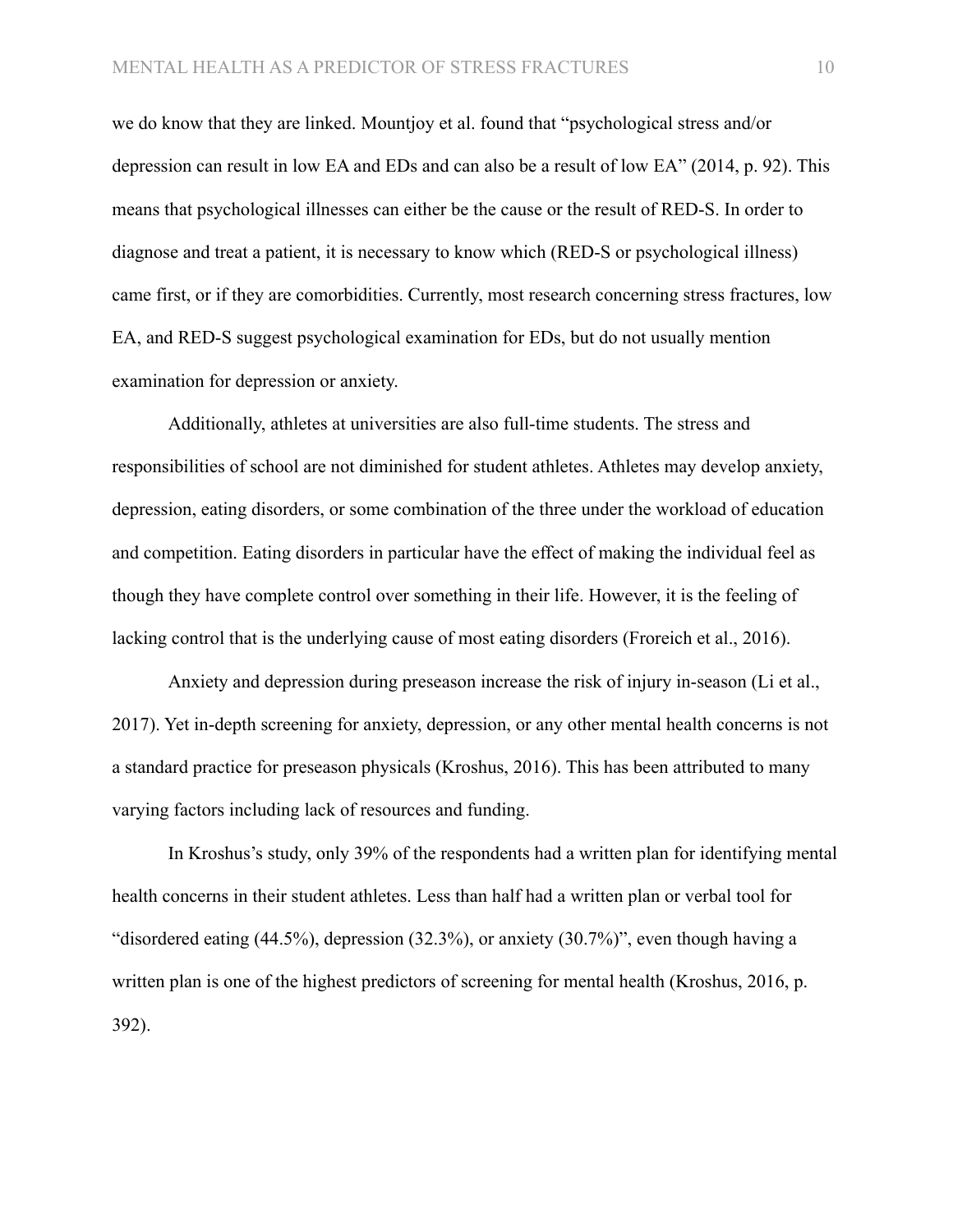Javed et al. recommend that screening for mental illnesses is necessary for predicting who will experience the Female Athlete Triad, and that self-image and disordered eating are directly linked to insufficient fueling and energy deficiency (2013). Therefore, athletes should be screened regularly for mental as well as physical signs of potential stress fractures, as mental and physical health are not mutually exclusive.

#### **Conclusion**

Stress fractures are so common that most collegiate female athletes will experience at least one in their career. Eating disorders, amenorrhea, low energy availability, and low bone mass density all contribute to higher risk of stress fractures.

Pressure from social contexts, performance outcomes, and inappropriate coaching can lead to unhealthy habits that result in the previously listed risk factors.

Depression, anxiety, and eating disorders need to be screened for by sports medical staff, and treated by a mental healthcare professional. Screenings would be most useful after pre-season training has ended, as most stress fractures are acquired during pre-season, and depression and anxiety in the pre-season correlate with higher risk of stress fractures in-season.

Screening tools and written plans for mental health screening are necessary, and need to be created with the assistance of a mental healthcare professional.

Future research should test if there is a decrease in stress fracture rates at an institution after either a mental healthcare professional was added to the in-house sports medical team, or a mental health screening protocol was newly enforced.

A survey of female collegiate athletes self-reporting a mental illness preceding their stress fracture(s) could also be a useful addition to this body of research.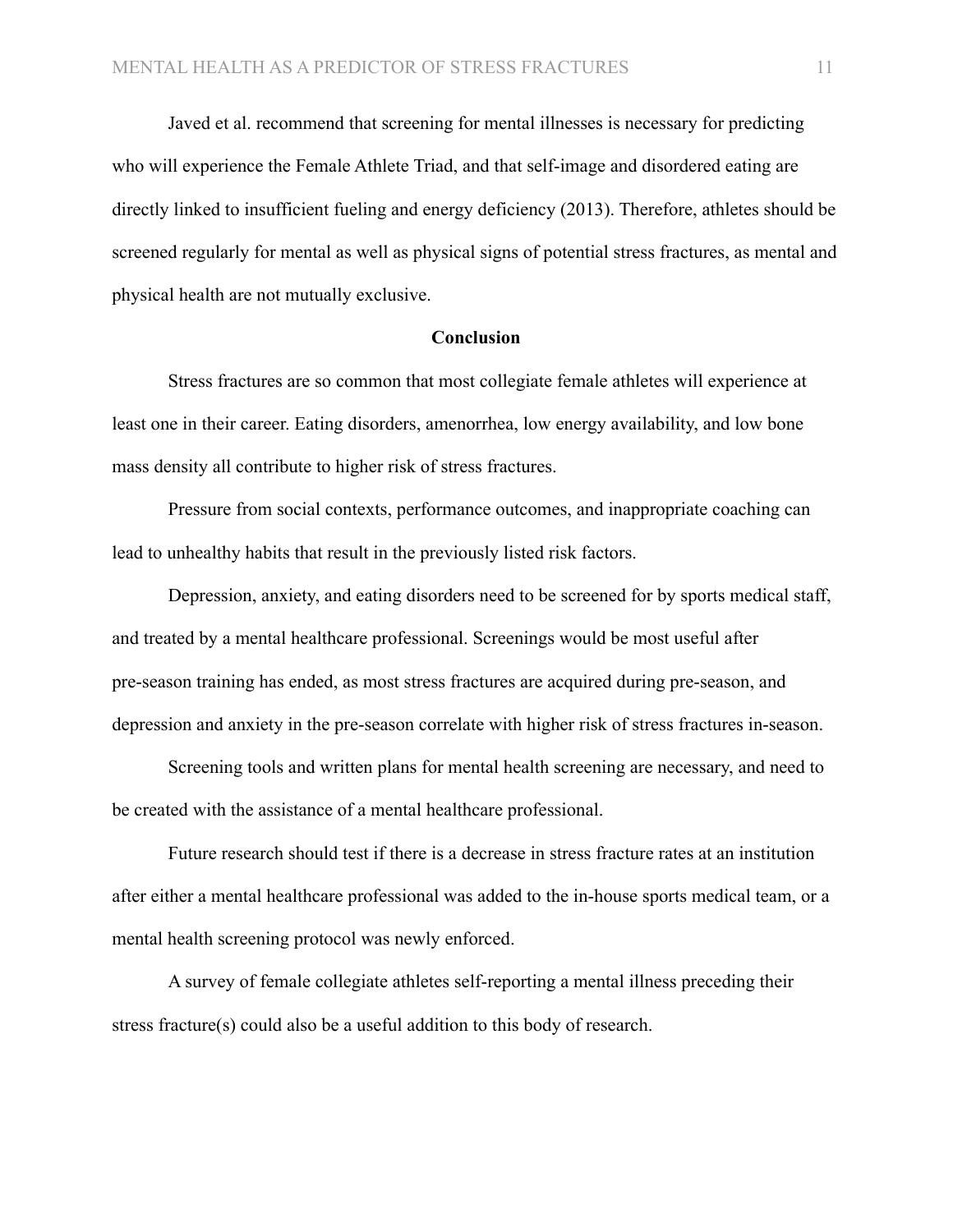# **Recommendations**

Portland State University (PSU) currently has neither an in-house mental healthcare professional nor a nutritionist for student athletes. Immediacy and ease-of-access are incredibly important when it comes to caring for mentally ill people. From the research reviewed here, it is recommended that at least a mental health care professional be provided on campus specifically for student athletes.

Secondly, the screenings that are performed at annual physicals need to be compared to previous years' screenings to check for changes in mental health. These screenings are not as accurate or impactful as an in-person diagnosis by a professional, but they are at the very least a preliminary baseline that can be performed by sports medical staff. However, the purpose of a baseline is to compare it to updated information, and therefore must be compared to any new screenings.

Lastly, improved mental health care (and consequently improved mental health) can reduce the rates of stress fractures currently seen in female athletes, which would reduce the time and resources spent on MRIs, X-Rays, physical therapy appointments and consultations. While an in-house mental health care professional does require resources, it would be more than made up for by the reduced rates of stress fractures due to decreased impacts of mental illness.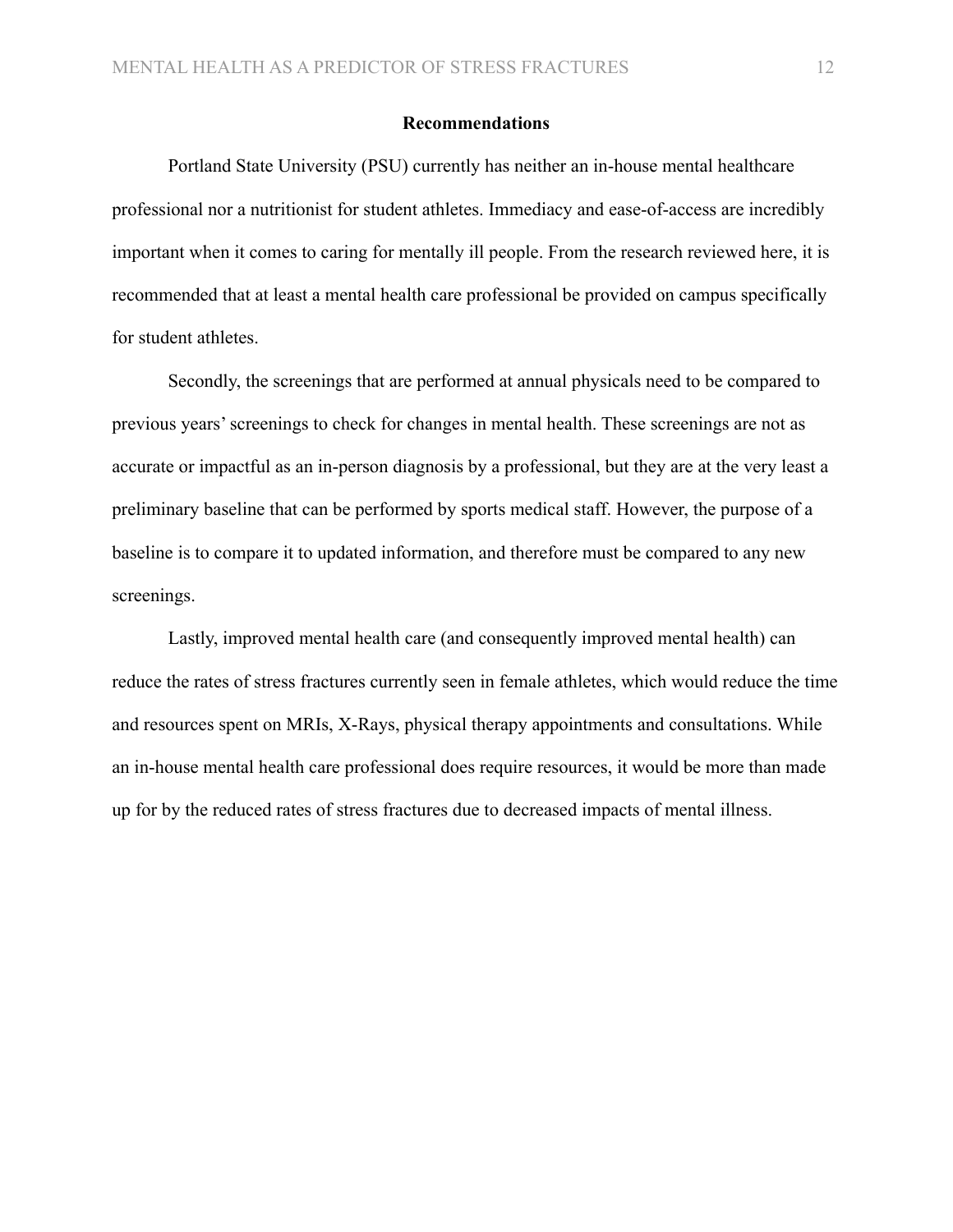## **References**

Barrack, M. T., Gibbs, J. C., De Souza, M. J., Williams, N. I., Nichols, J. F., Rauh, M. J., & Nattiv, A. (2014). Higher incidence of bone stress injuries with increasing Female Athlete Triad-related risk factors. *The American Journal of Sports Medicine, 42(4),* 949–958. <https://doi.org/10.1177/0363546513520295>

Braam, L. A. J. L. M., Knapen, M. H. J., Geusens, P., Brouns, F., & Vermeer,

C. (2003). Factors affecting bone loss in female endurance athletes. *The American Journal of Sports Medicine, 31*(6), 889–895.

<https://doi.org/10.1177/03635465030310062601>

- Chen, Y. T., Tenforde, A. S., & Fredericson, M. (2013). Update on stress fractures in female athletes: epidemiology, treatment, and prevention. *Current Reviews in Musculoskeletal Medicine, 6*(2), 173–181. <https://doi.org/10.1007/s12178-013-9167-x>
- Froreich, F. V., Vartanian, L. R., Grisham, J. R., & Touyz, S. W. (2016). Dimensions of control and their relation to disordered eating behaviours and obsessive-compulsive symptoms. *Journal of Eating Disorders, 4,* 14.

<https://doi.org/10.1186/s40337-016-0104-4>

- Goe, K. (2021, October 25). Women athletes allege body shaming within Oregon Ducks track and field program. *The Oregonian/OregonLive.* [https://www.oregonlive.com/trackandfield/2021/10/women-athletes-allege-body-shaming](https://www.oregonlive.com/trackandfield/2021/10/women-athletes-allege-body-shaming-within-oregon-ducks-track-and-field-program.html) [-within-oregon-ducks-track-and-field-program.html](https://www.oregonlive.com/trackandfield/2021/10/women-athletes-allege-body-shaming-within-oregon-ducks-track-and-field-program.html)
- Goolsby, M. A., & Boniquit, N. (2017). Bone health in athletes: The role of exercise, nutrition, and hormones. *Sports Health, 9*(2), 108–117. <https://doi.org/10.1177/1941738116677732>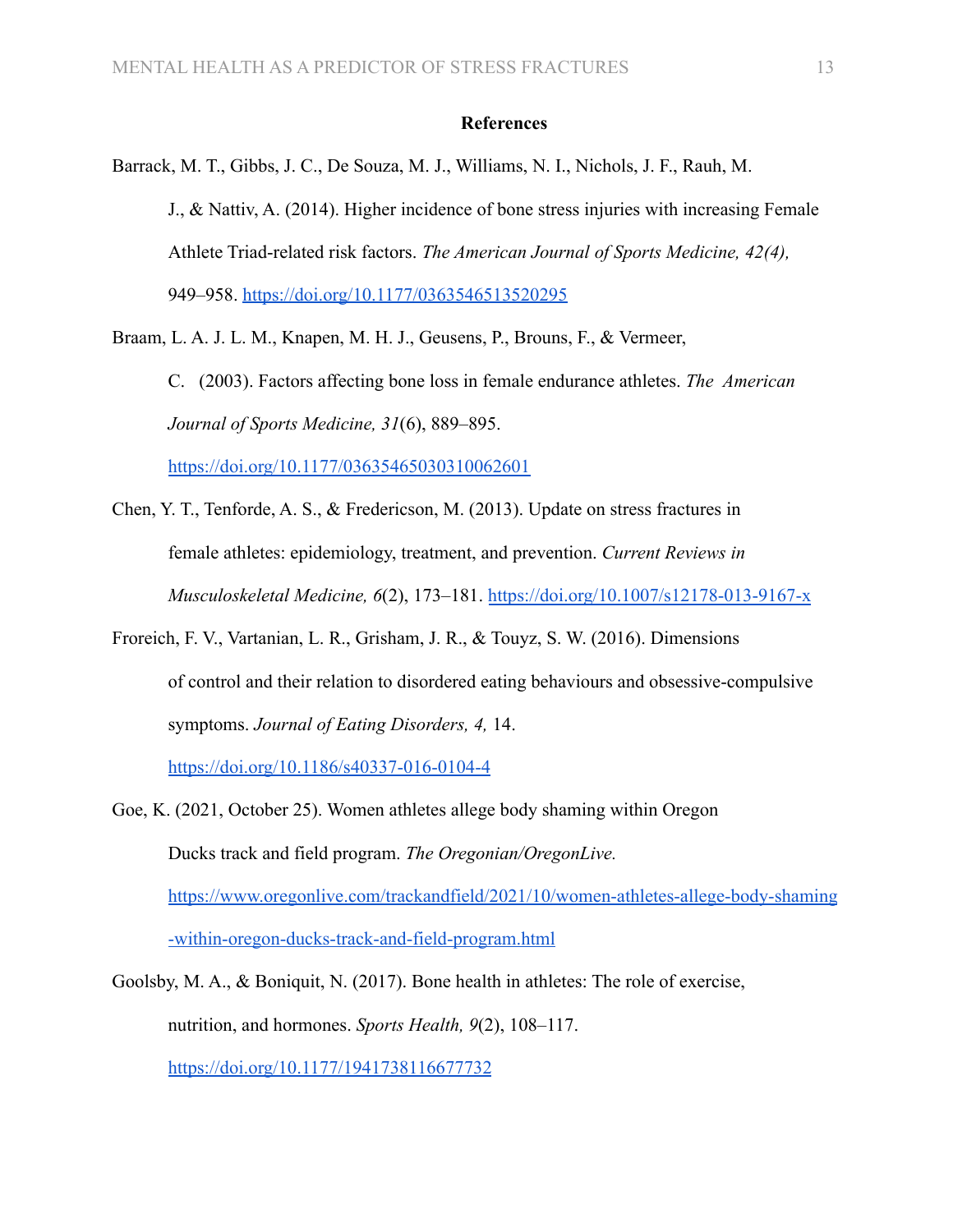Javed, A., Tebben, P. J., Fischer, P. R., & Lteif, A. N. (2013). Female athlete triad and its components: toward improved screening and management. *Mayo Clinic Proceedings, 88*(9), 996+.

[https://link.gale.com/apps/doc/A344842920/AONE?u=s1185784&sid=bookmark-AONE](https://link.gale.com/apps/doc/A344842920/AONE?u=s1185784&sid=bookmark-AONE&xid=34aca377) [&xid=34aca377](https://link.gale.com/apps/doc/A344842920/AONE?u=s1185784&sid=bookmark-AONE&xid=34aca377)

- Keen, A.D., & Drinkwater, B.L. (1997). Irreversible bone loss in former amenorrheic athletes. *Osteoporosis Int 7:*311-15.
- Koltun, K.J., Strock, N.C.A, Southmayd, E.A., Oneglia, A.P., Williams, N.I., & De Souza, M.J. (2019). Comparison of female athlete triad coalition and RED-S risk assessment tools. *Journal of Sports Sciences, 37:*21, 2433-2442, DOI: 10.1080/02640414.2019.1640551
- Kroshus, E. (2016). Variability in institutional screening practices related to collegiate student-athlete mental health. *Journal of athletic training, 51*(5), 389–397. <https://doi.org/10.4085/1062-6050-51.5.07>
- Li, H., Moreland, J. J., Peek-Asa, C., & Yang, J. (2017). Preseason anxiety and depressive symptoms and prospective injury risk in collegiate athletes. *The American Journal of Sports Medicine, 45*(9), 2148–2155.

<https://doi.org/10.1177/0363546517702847>

Manore, M.M., Kam, L.C., & Loucks, A.B. (2007). The Female Athlete Triad:

Components, nutrition issues, and health consequences. *Journal of Sports Sciences, 25:*sup1, S61-S71.

<https://www-tandfonline-com.proxy.lib.pdx.edu/doi/abs/10.1080/02640410701607320>